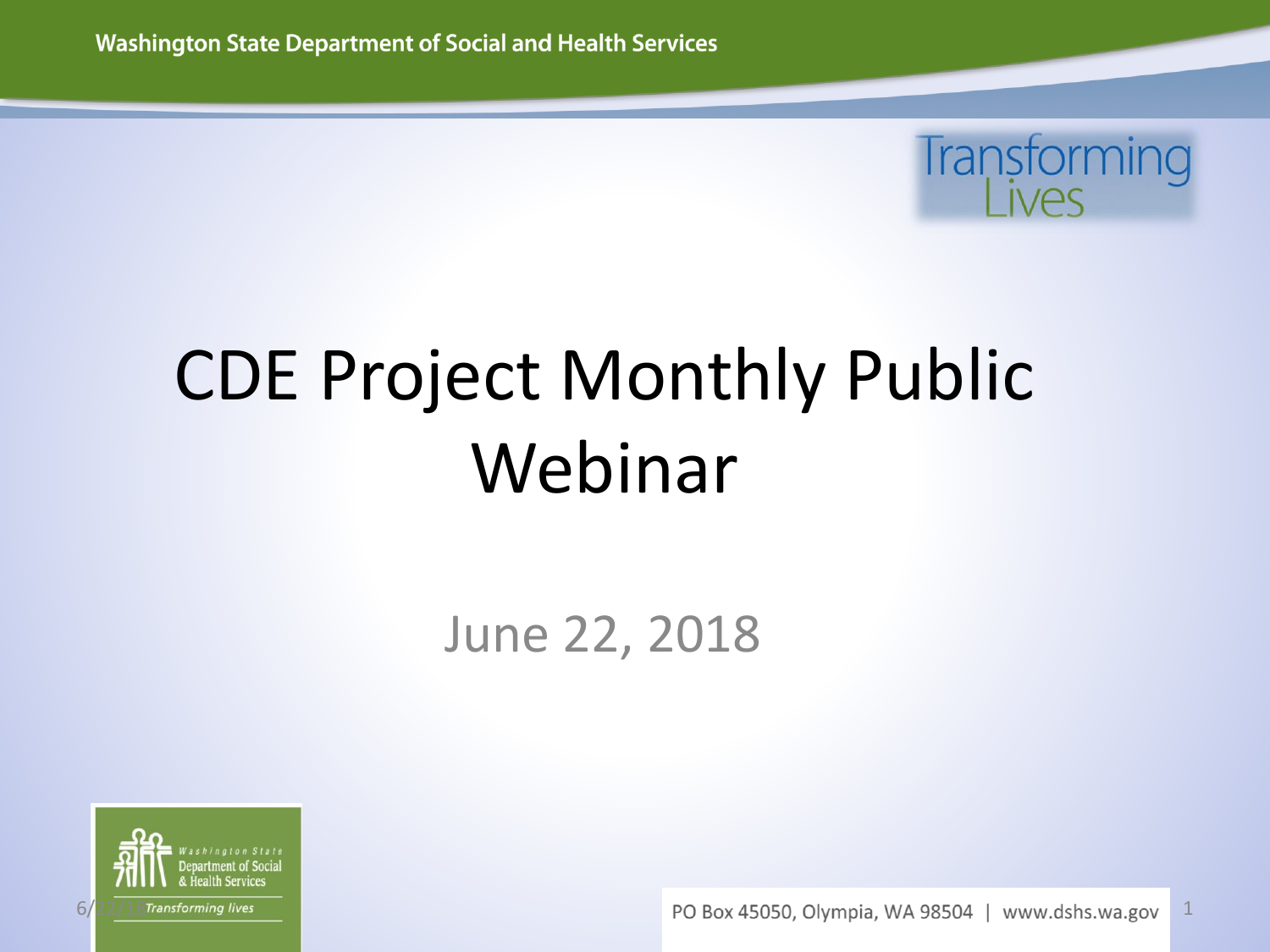## What is the CDE?

The Consumer Directed Employment project will transfer the administrative functions and responsibilities of IP management from DSHS and AAA case management staff to the Consumer Directed Employer.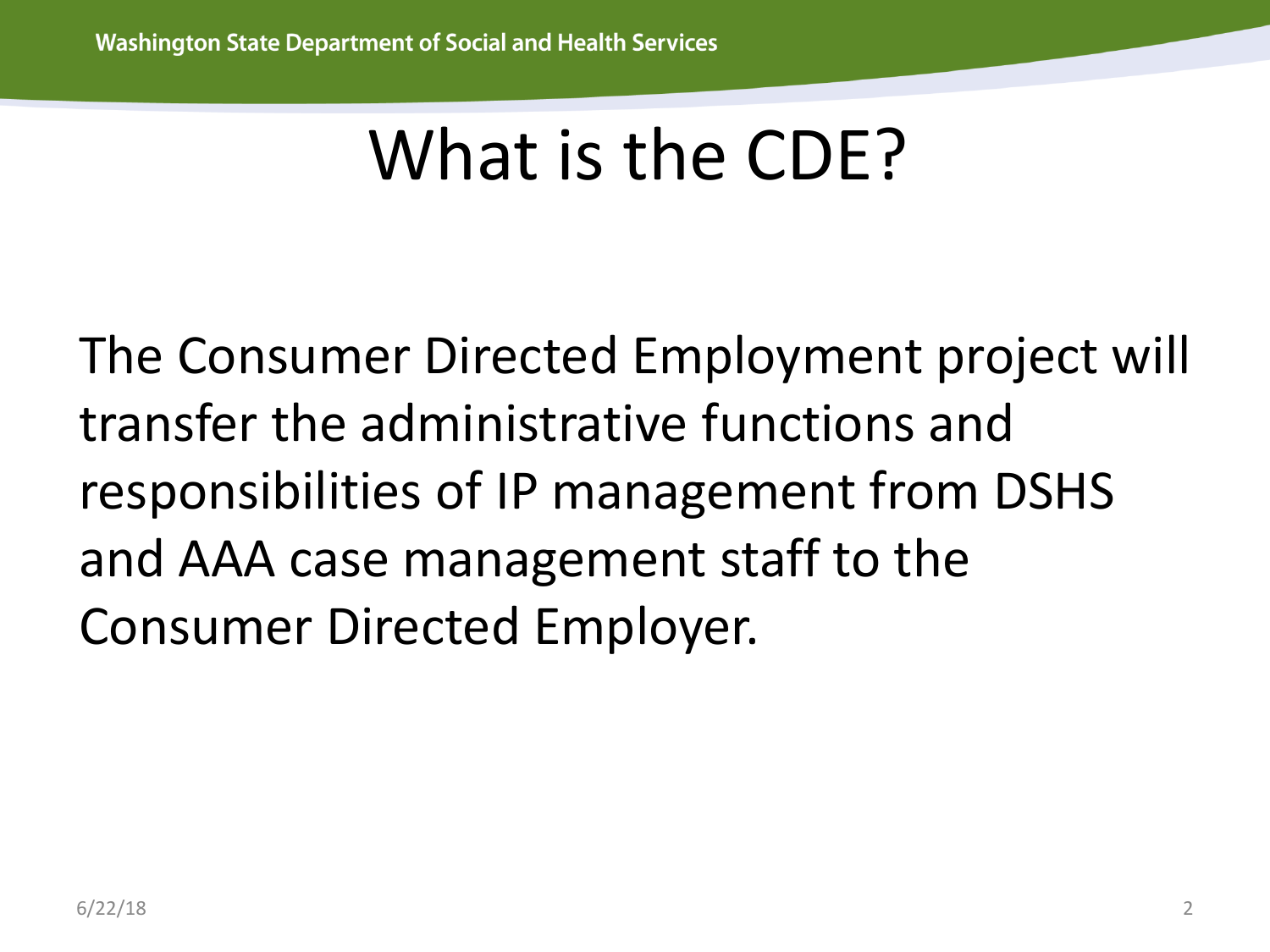### Vision

#### **More Time and Efficiency**

- Participants will have more time from case managers
- Case management staff will have more time to work with participants to support activities to maintain their health and wellbeing.
- IPs will work with a single entity for payroll, tax reporting, credentialing, and other concerns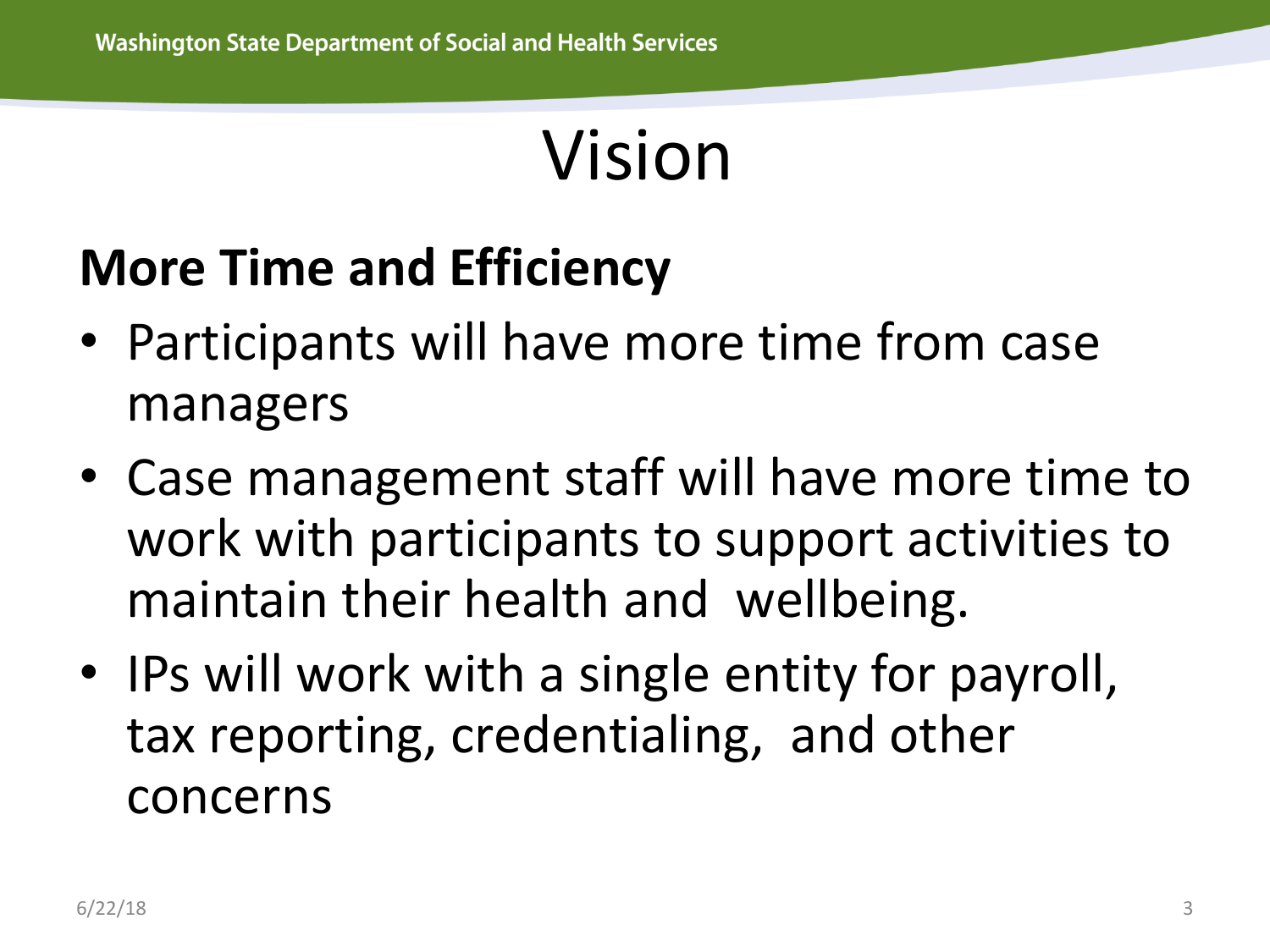# CDE Project Update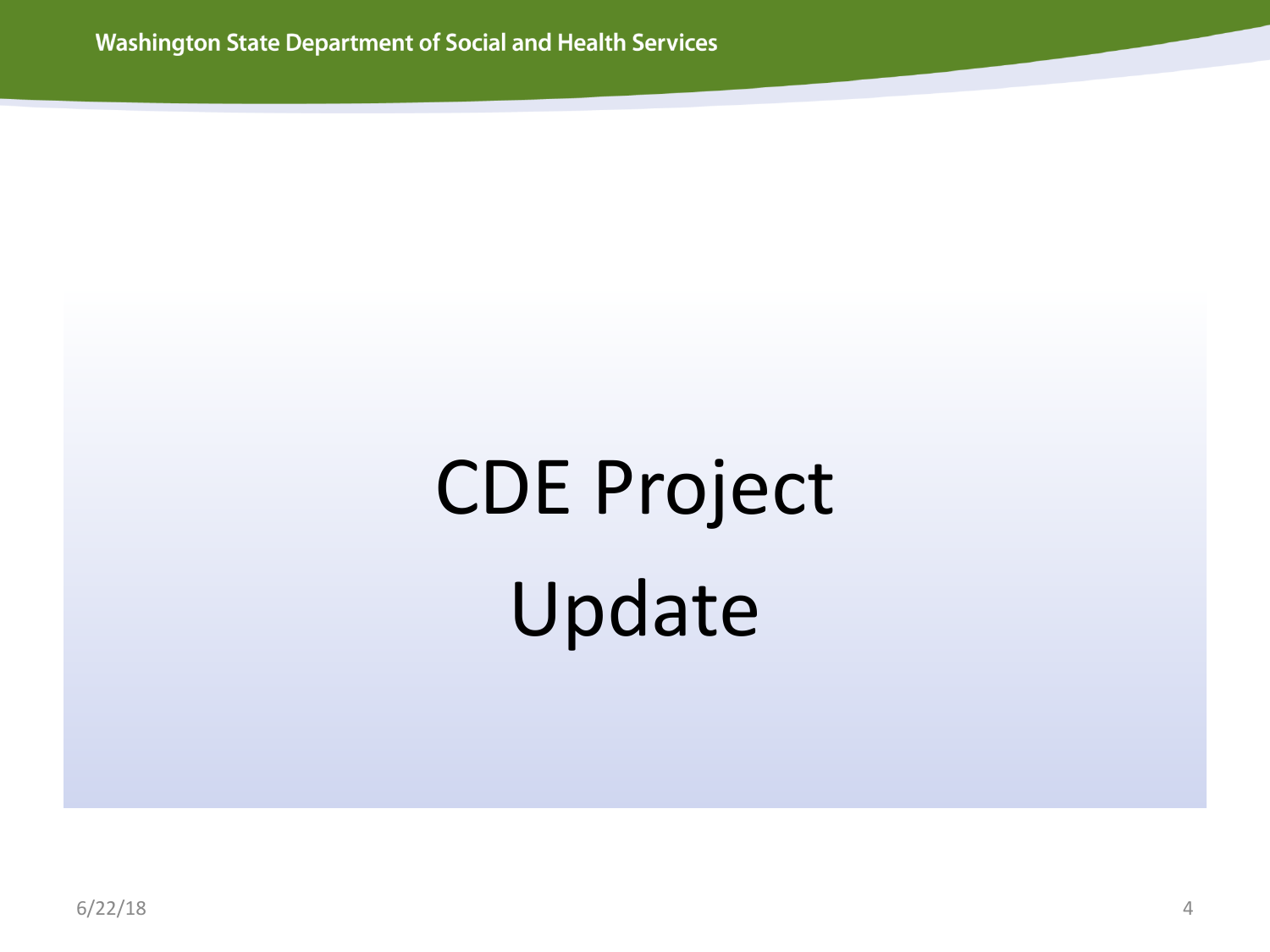## Project Startup and Procurement Prep Schedule

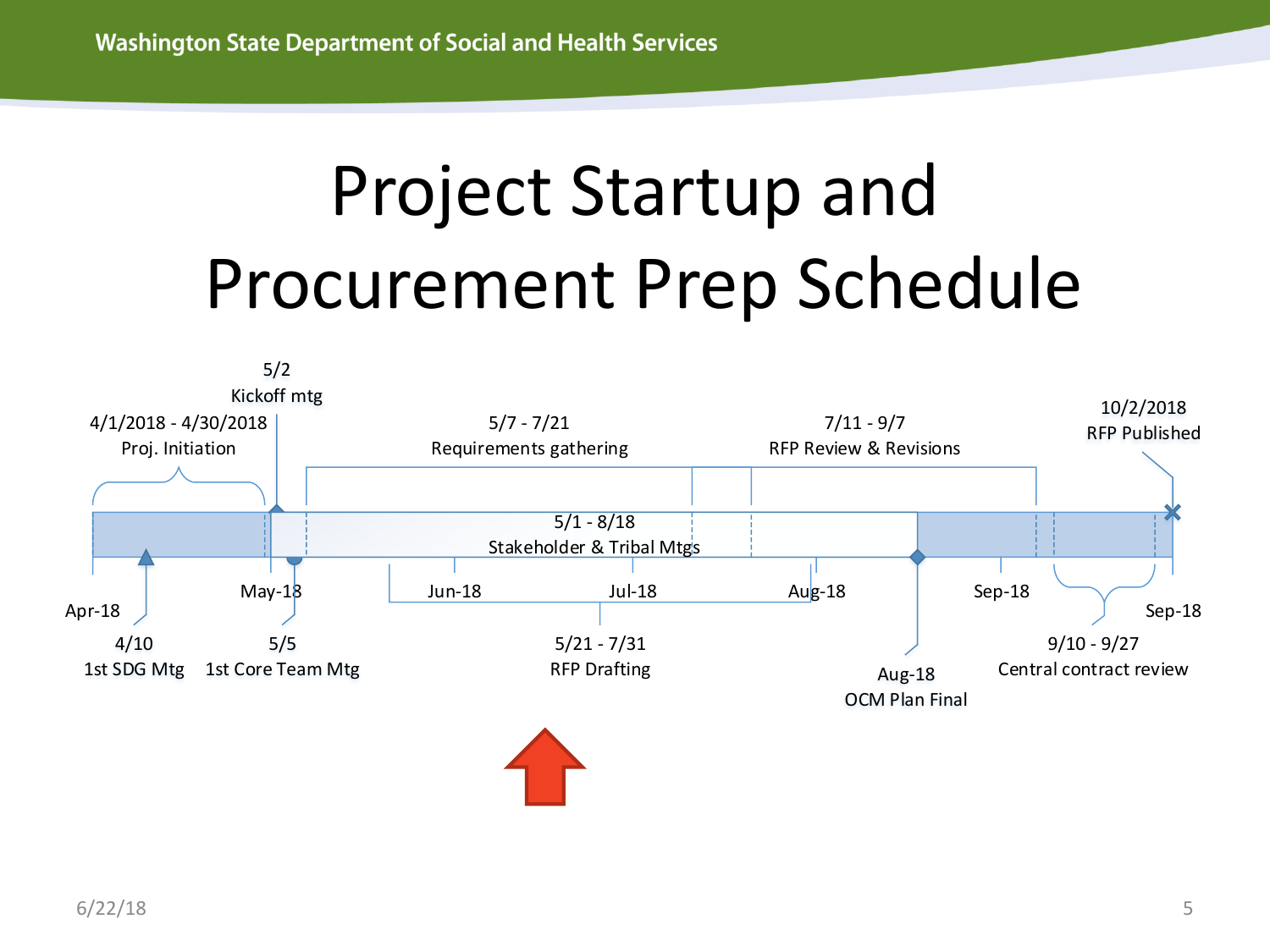## Recent PM Tasks

- 17 of 19 Requirements gathering sessions held
- 3 listening session held
- Sample contract development started with attorney
- RFP contextual sections in development
- Business Analyst and Readiness Analyst positions posted
- Initiated discussion of Performance Standards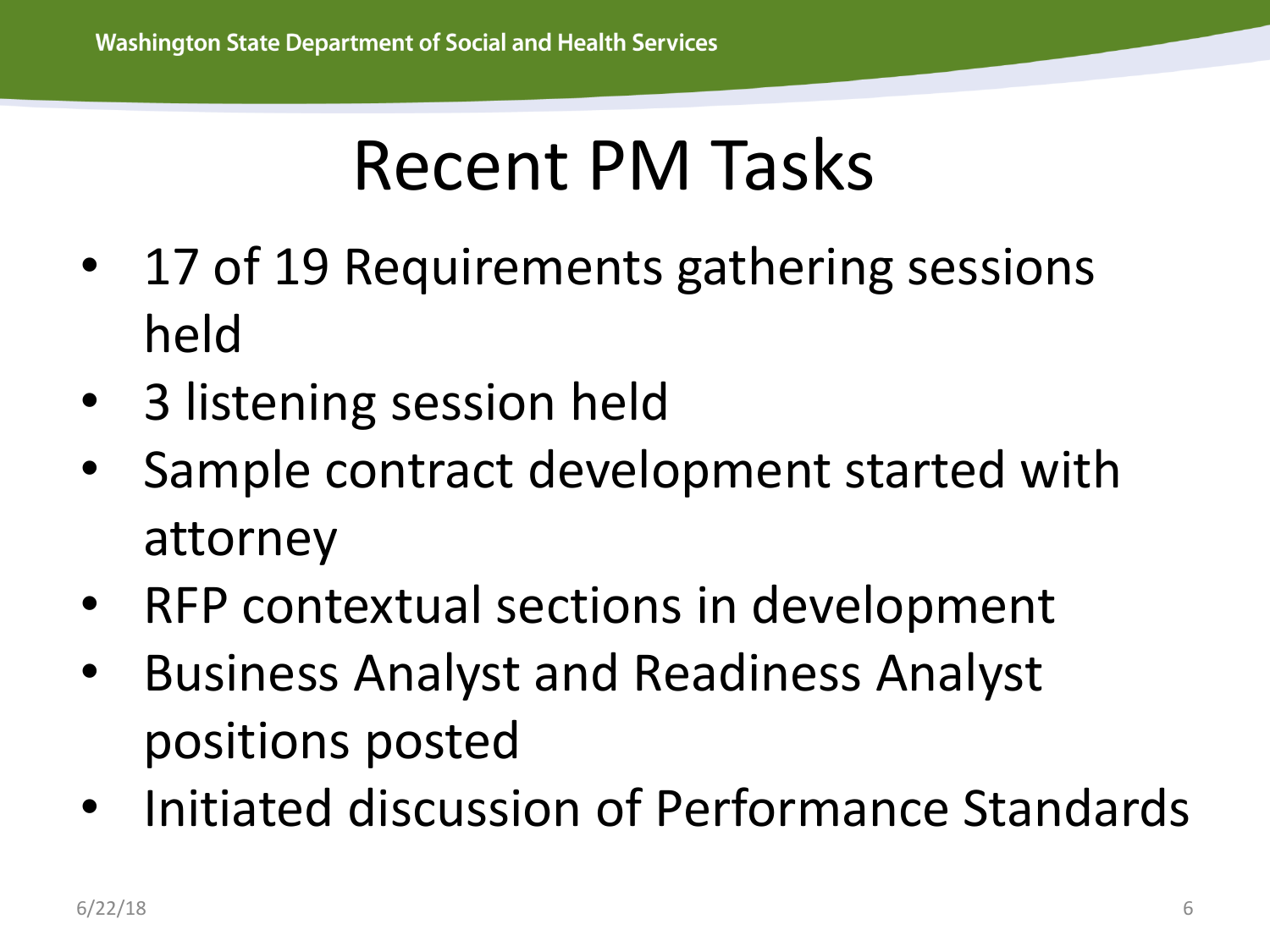## Upcoming Tasks

- Continue statewide listening sessions
- Requirements gathering meetings complete by 7/16
- Requirements review and revisions through August
- Drafting of scored response sections of RFP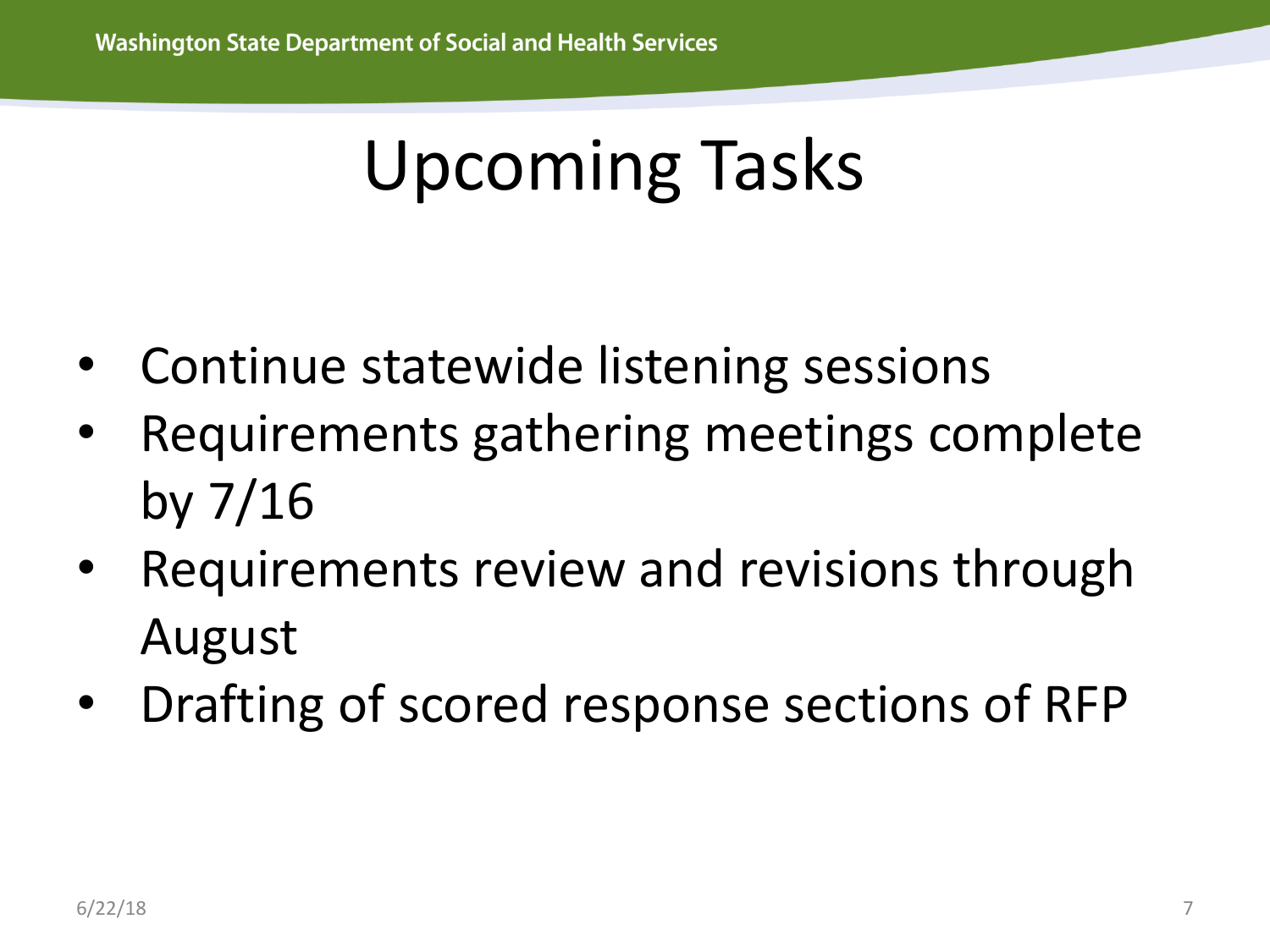# **Review of New Project Talking Points**

Available at [www.dshs.wa.gov/altsa/cde](http://www.dshs.wa.gov/altsa/cde)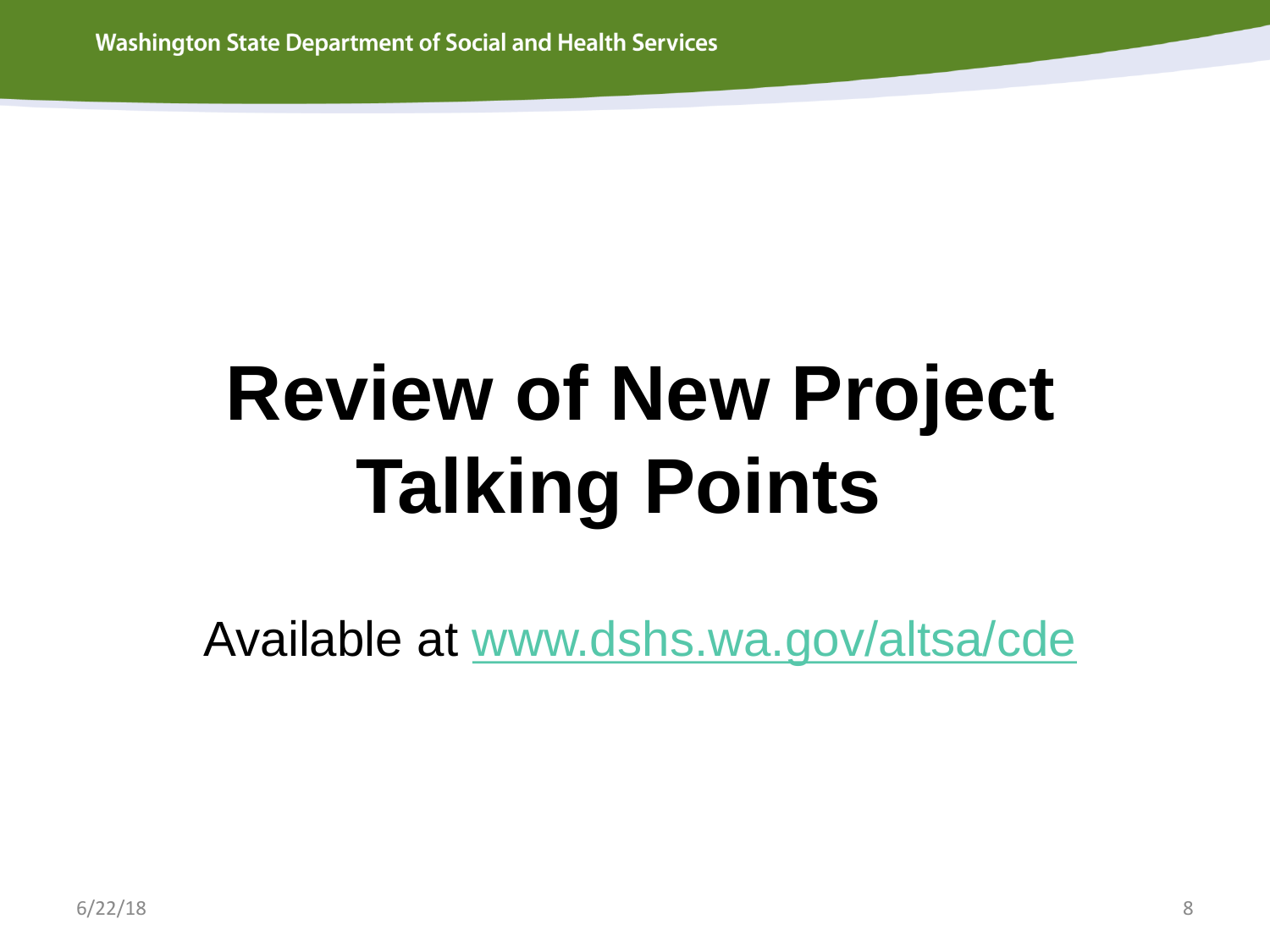#### Consumer Directed Employer Project Transforming Talking Points #1 - Stay Informed

#### What is happening?

DSHS is working with consumers and stakeholders to develop and implement the Consumer Directed Employer (CDE) to manage the Individual Providers (IP) who care for clients receiving services from Aging and Long-Term Support Administration and Developmental Disabilities Administration. Rather than be contracted with DSHS, IPs will be employed by the CDE.

#### Why is this happening?

Managing nearly 40,000 IPs has become increasingly complex and takes time away from case management. The 2018 State Legislature required DSHS to centralize the IP workforce under the CDE. This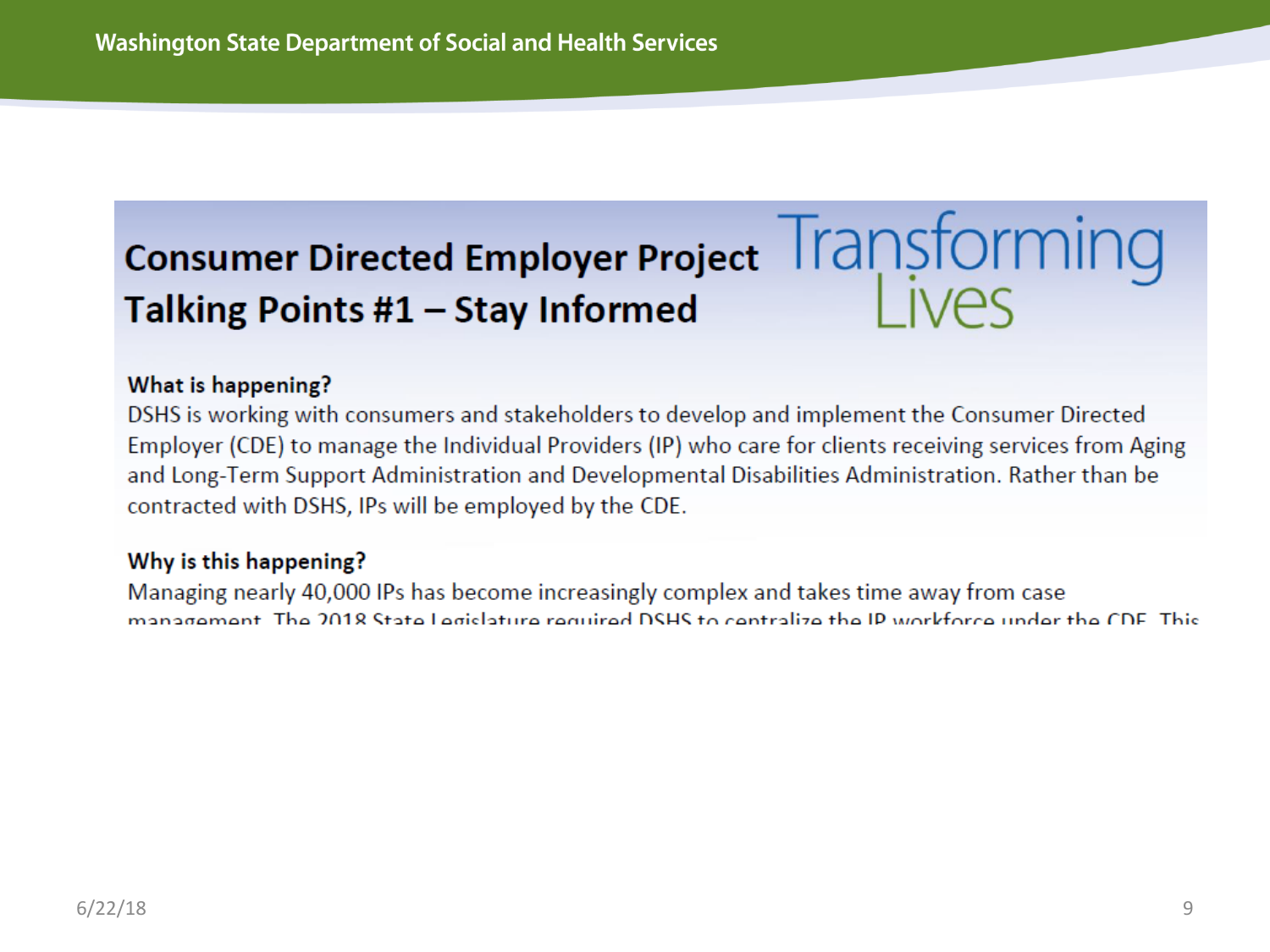#### **Consumer Directed Employer Project Transforming** Talking Points #2 - EVV and the CDE

#### What is Electronic Visit Verification?

Electronic Visit Verification (EVV) is a federal requirement from the 21<sup>st</sup> Century Cures Act passed by Congress in 2016. For any Medicaid-funded personal care services, it requires electronic capture of the following information:

- 1. Type of service performed
- 2. Who received the service
- 3. Date of service
- 4. Location of service delivery
- 5. Who provided the service
- 6. When the service begins and ends

Providers who serve clients receiving in-home nersonal care services from Aging and Long-Term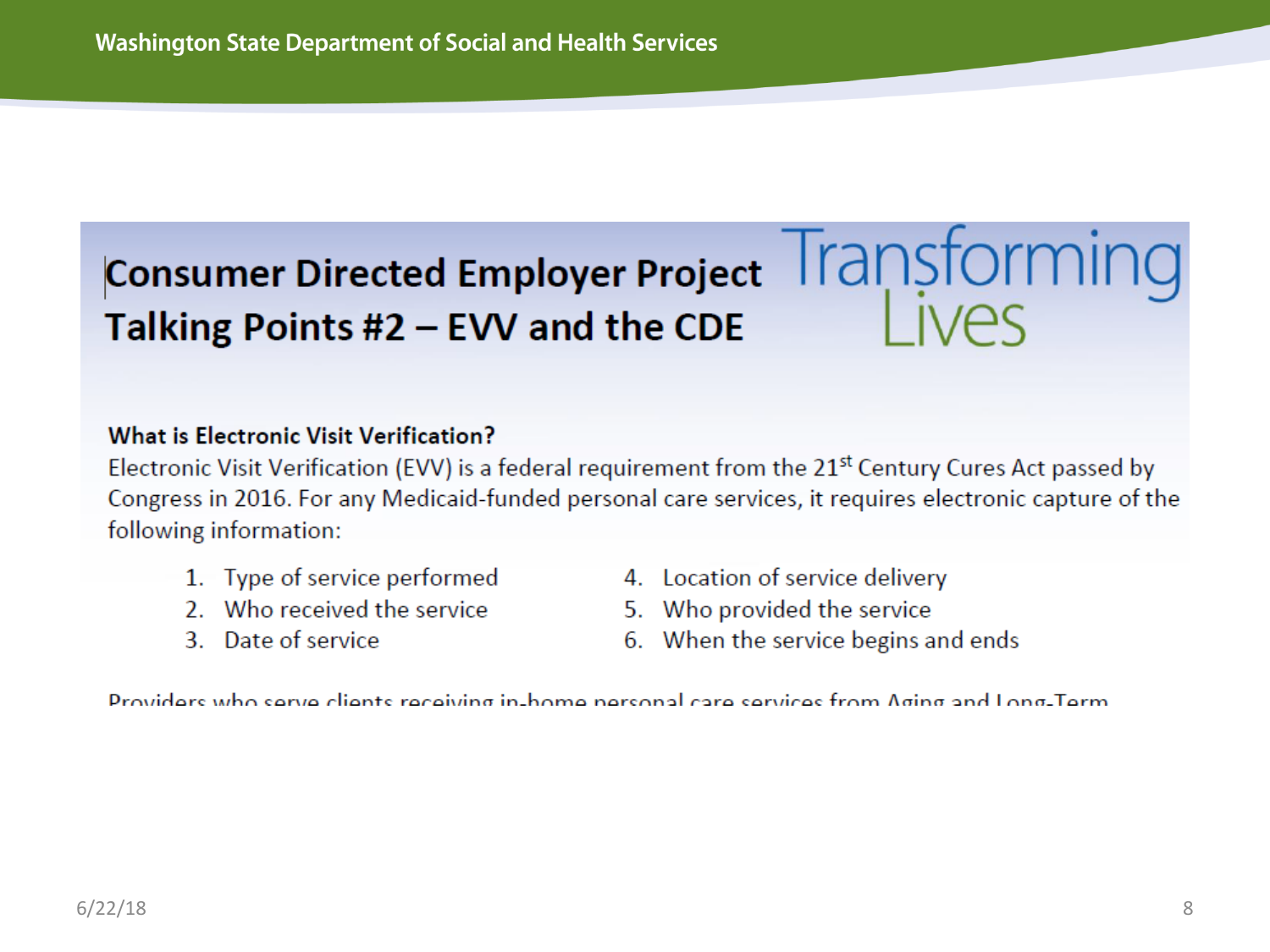#### Listening Sessions

- *June 15, 2018: Vancouver from 9:30 a.m. to 12:30 p.m.*
- *June 20, 2018: Lynnwood from 9:30 a.m. to 12:30 p.m.*
- *June 21, 2018: Renton from 1:00 p.m. to 4:00 p.m.*
- **July 16, 2018: Kennewick from 9:00 a.m. to 12:00 p.m.**
- **July 25, 2018: Spokane from 9:00 a.m. to 12:00 p.m.**
- **July 30, 2018: Lacey from 9:00 a.m. to 12:00 p.m.**

The sessions are intended for Individual Providers of personal care, consumers who receive personal care from an Individual Provider, and their families.

Send pre-registration to: [CDE@dshs.wa.gov](mailto:CDE@dshs.wa.gov)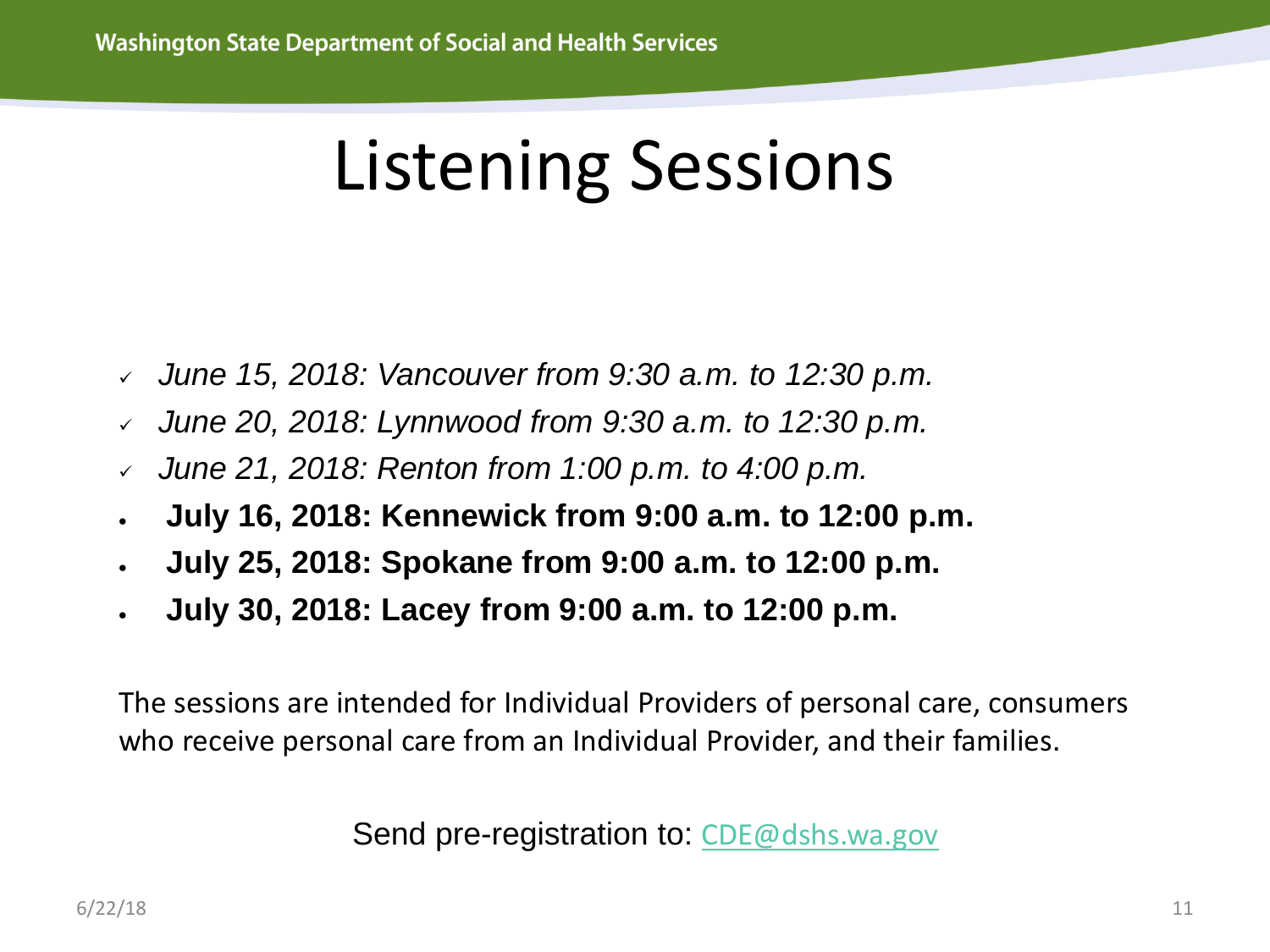### Early Listening Session Themes

- Clear and effective communication processes and protocols
- Clearly defined roles and responsibilities
- Importance of initial and on-going training
- Ease of use and simplicity of systems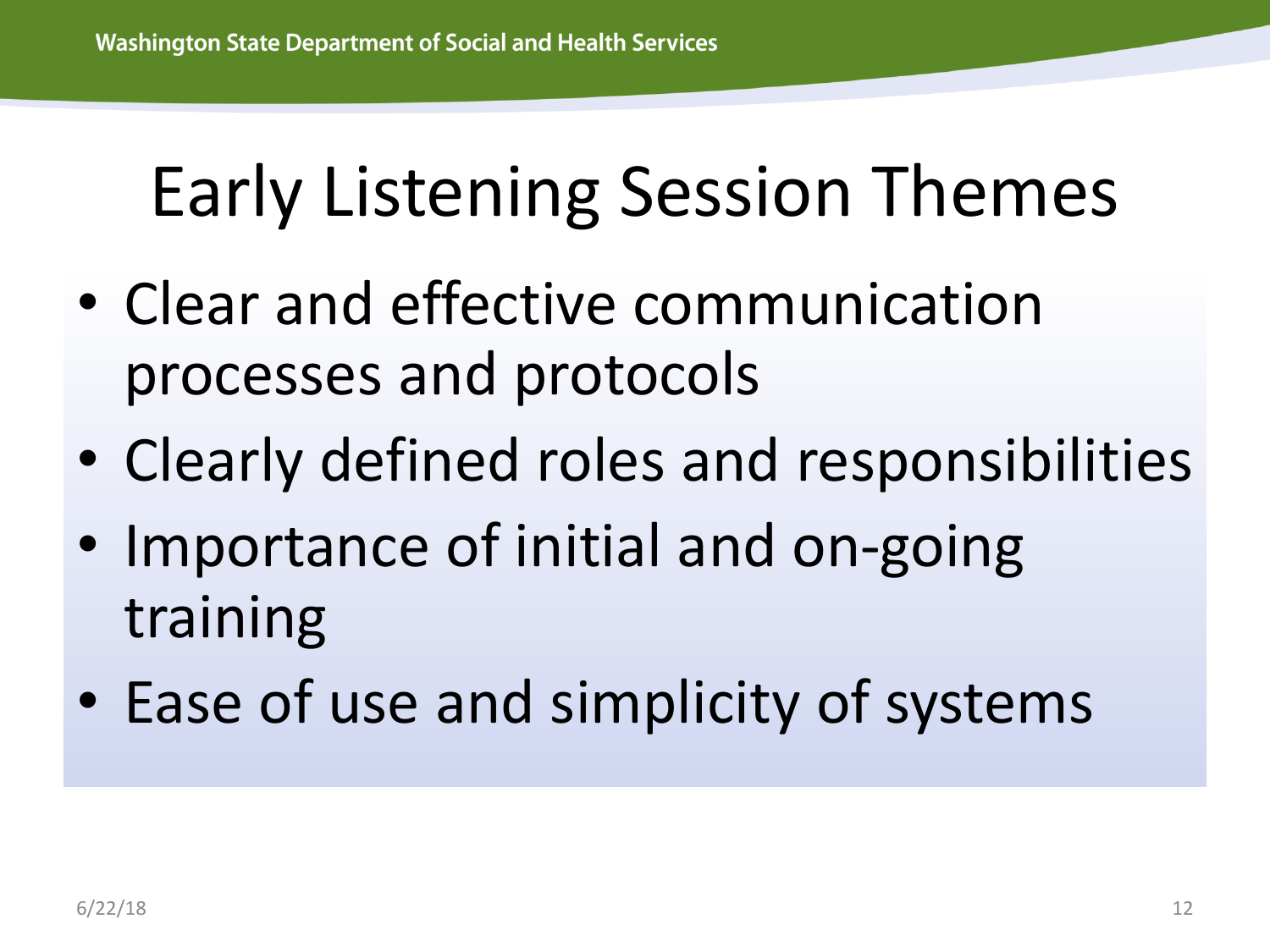## Early Listening Session Themes

- Retain worker autonomy and client flexibility
- Retain relationships with case managers
- Payments must be on time and accurate
- Clear accountability and transparency of the CDE
- Questions about SEIU possibly becoming the CDE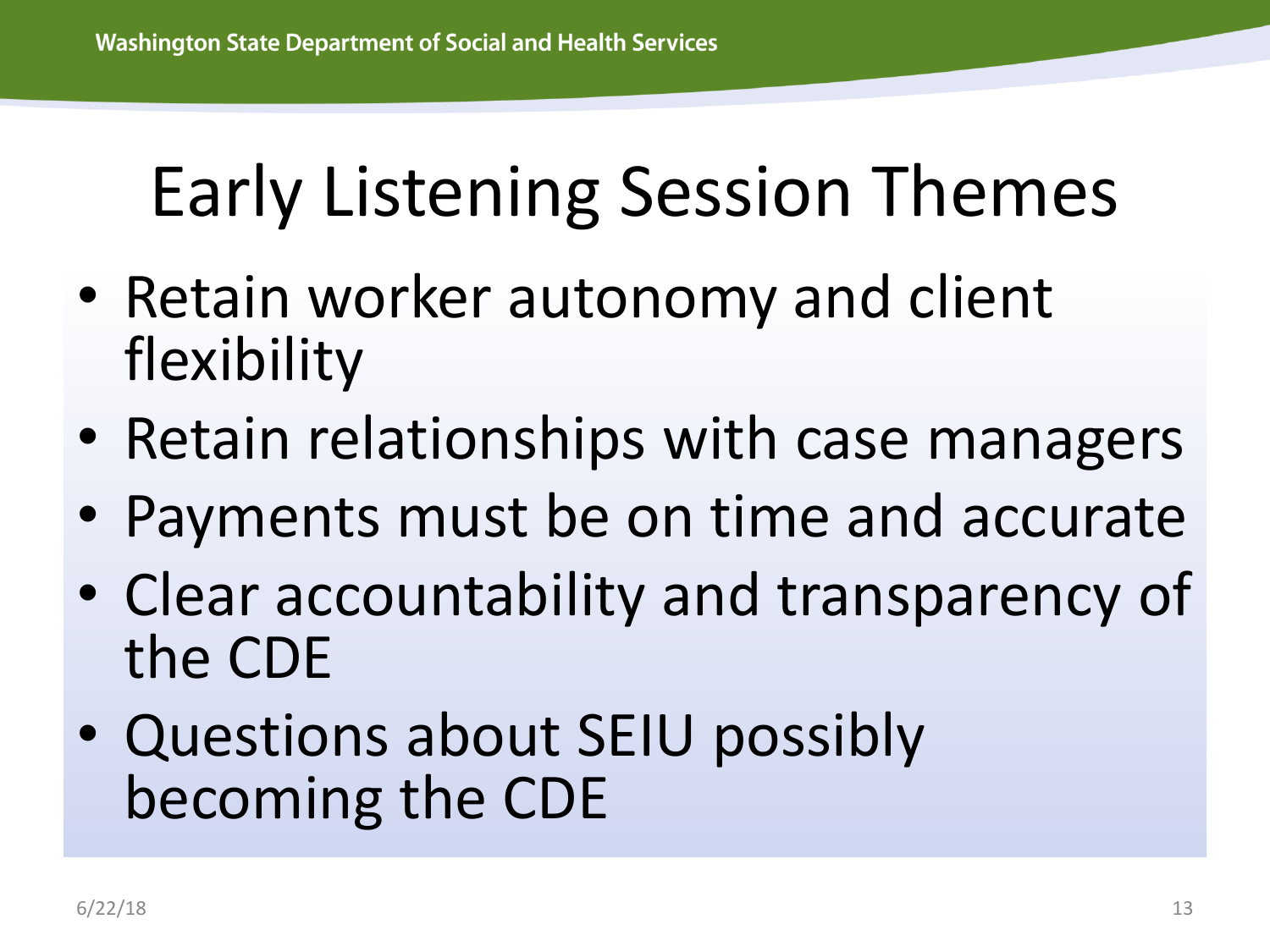#### Strategic Development Group Up-Date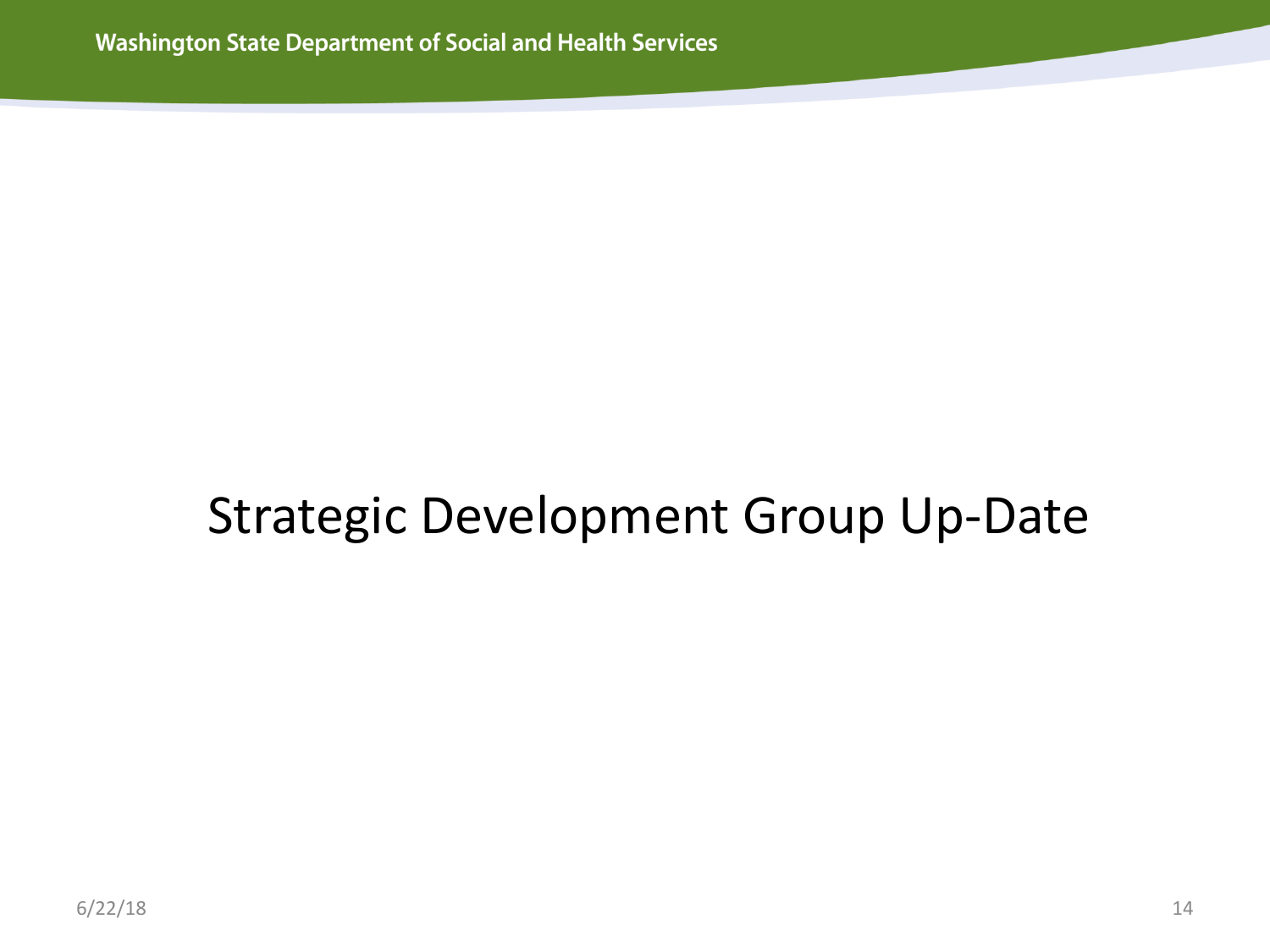#### Assignment

The department shall convene a stakeholder group to make recommendations to the legislature on the establishment of a separate licensure or certification category for a consumer directed employer. The stakeholder group shall make their recommendations by October 1, 2018.

*During the 2018 legislative session, DOH determined that the CDE does not need to be licensed as an in-home services agency.*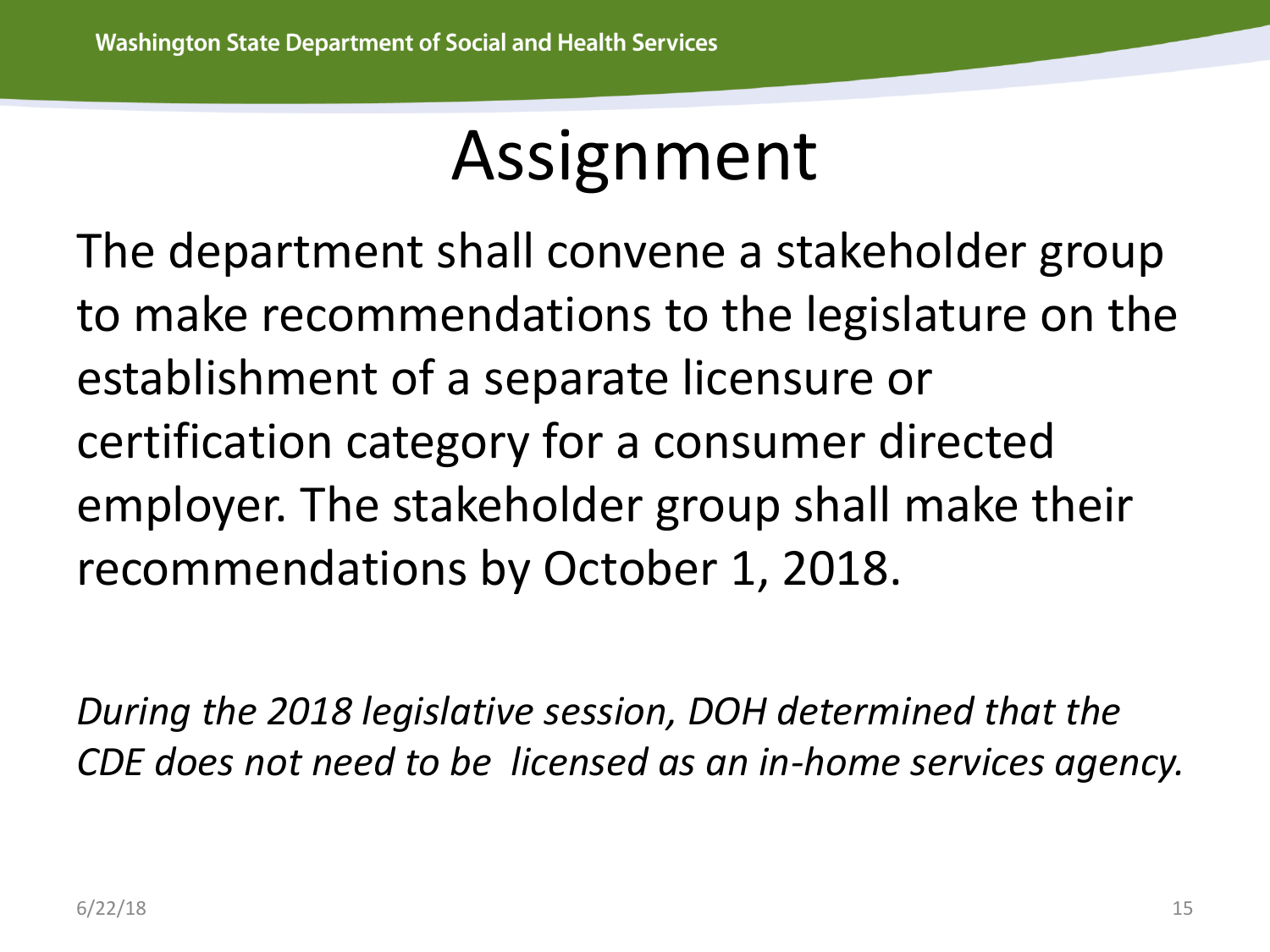## SDG Recommendation

The SDG does not recommend establishing a separate licensure or certification category for a consumer directed employer.

- Decrease flexibility/increase complexity
- Slow the process and access to services
- Be unnecessary given clear statute/WAC and contract monitoring by DSHS
- Be unnecessary with just one or two CDE Vendors

Transparency, consistency and accountability are very important and can be accomplished through robust oversight of the CDE contract.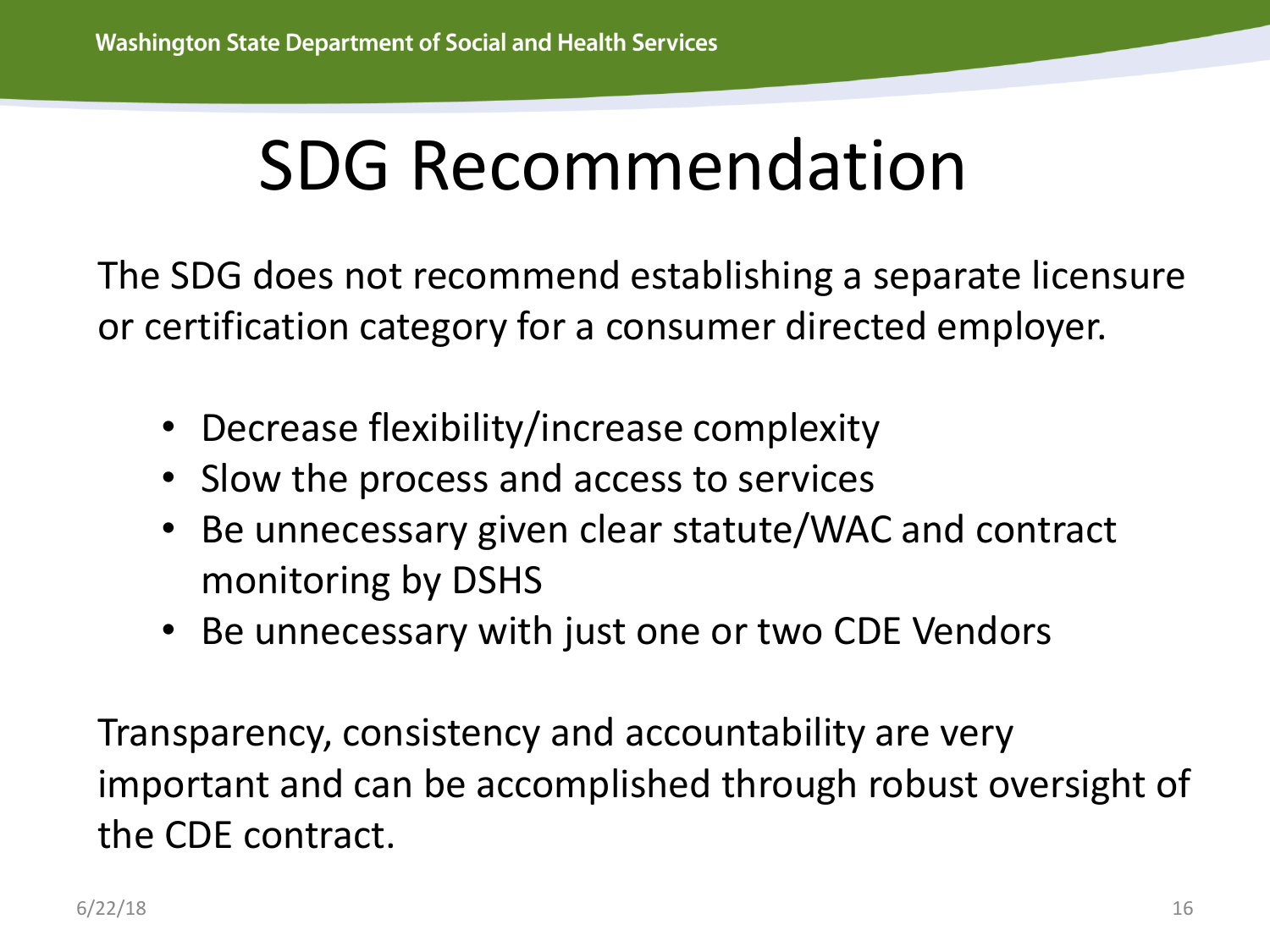#### Next Steps on Recommendation

| <b>Step</b>                                          | <b>Due Date</b>     |
|------------------------------------------------------|---------------------|
| Develop recommendation paper to the<br>legislature   | 7/27/18             |
| Review and finalize draft<br>recommendation language | 8/15/18             |
| DSHS Internal review prior to<br>submission          | $8/16/18 - 9/15/18$ |
| Submission to Legislature                            | <b>NLT 9/28/18</b>  |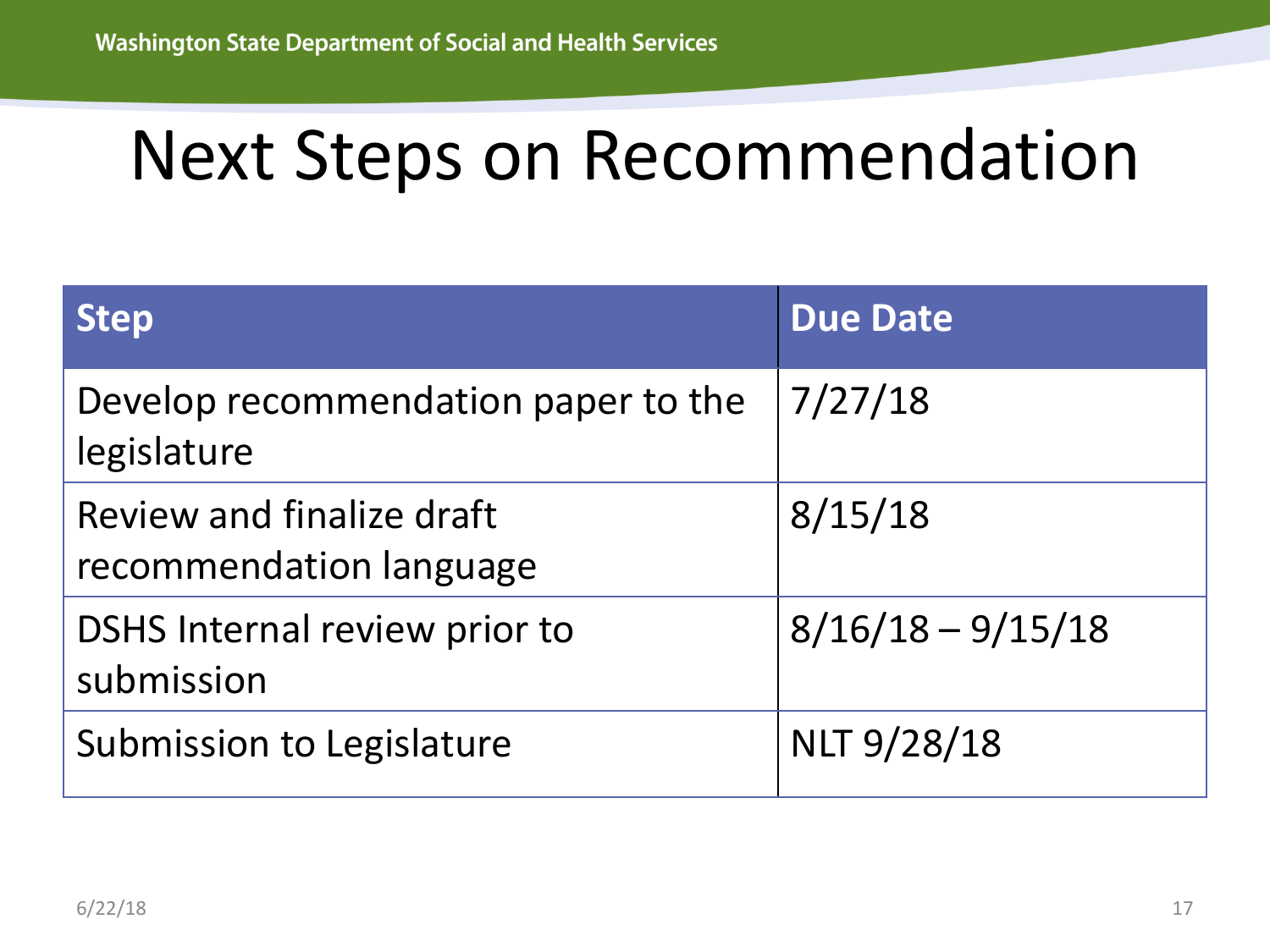#### Updated Foundational Principles will be posted at: https://www.dshs.wa.gov/altsa/consumer[directed-employer-strategic-development](https://www.dshs.wa.gov/altsa/consumer-directed-employer-strategic-development-group)group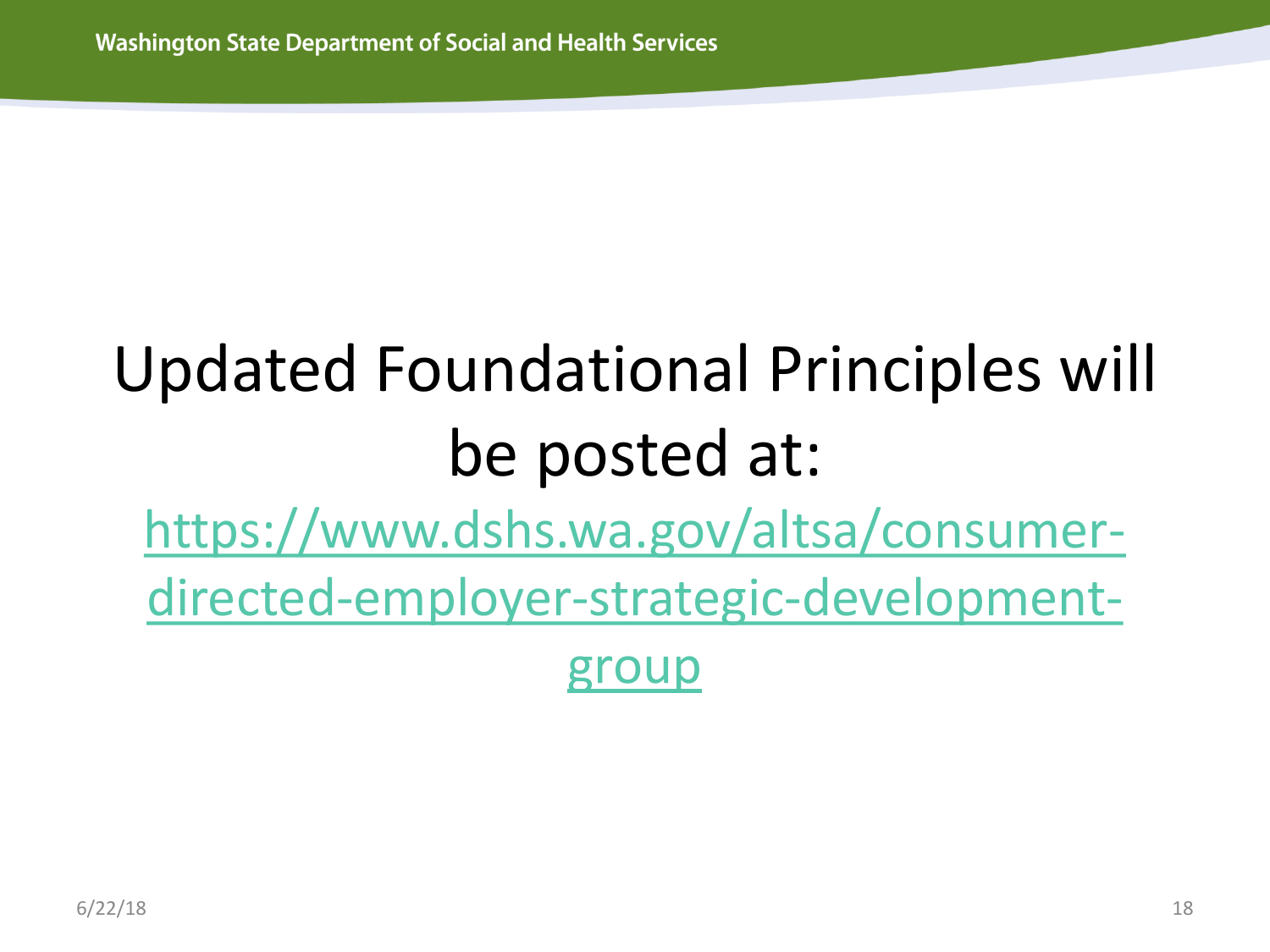## Questions from the May Webinar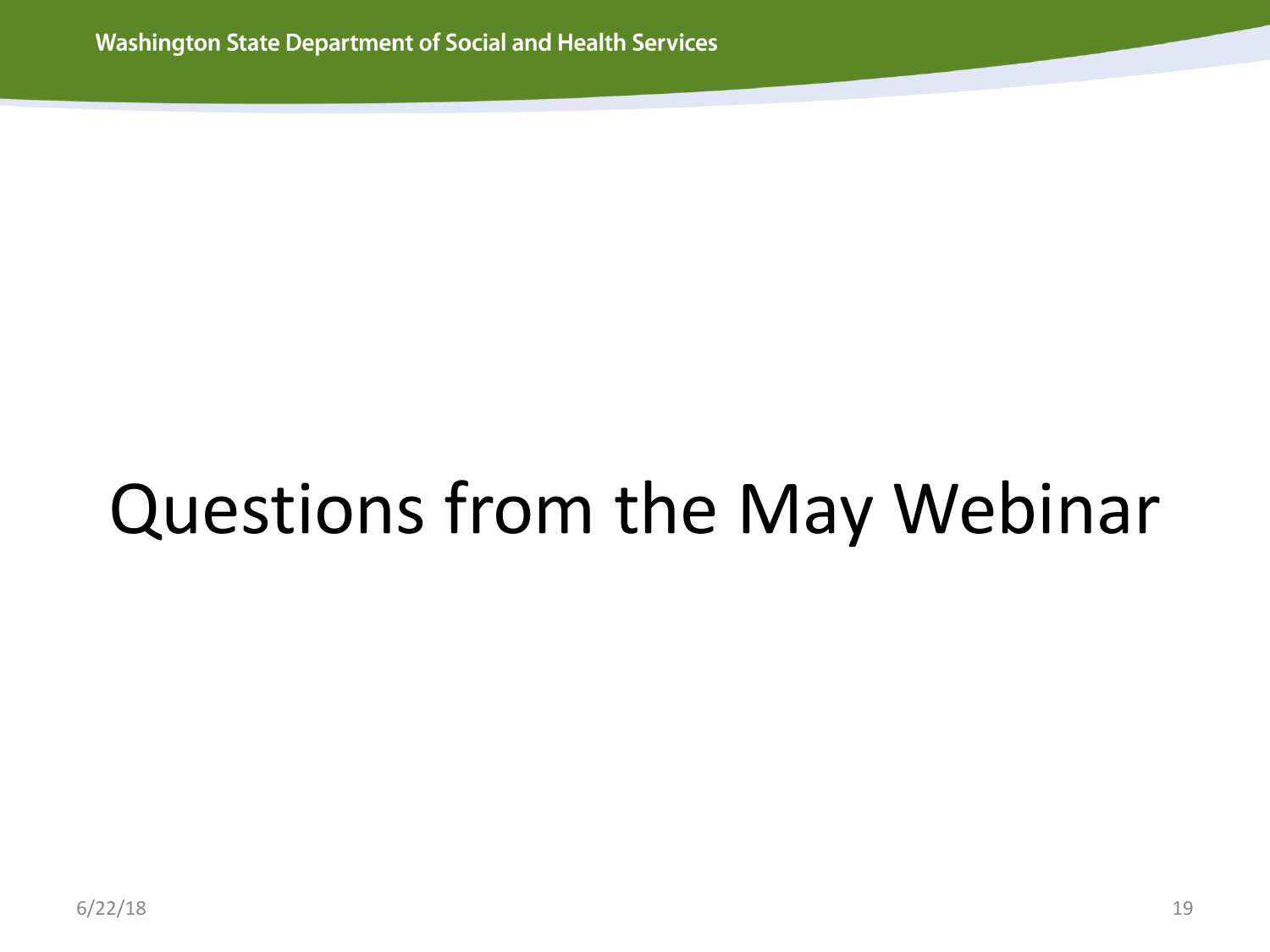#### **Q: What will be the process for the background checks?**

A: The CDE will use the Background Check Central Unit just as today. There will be no change to the Secretaries list of disqualifying crimes. The CDE will complete character, competency and suitability reviews.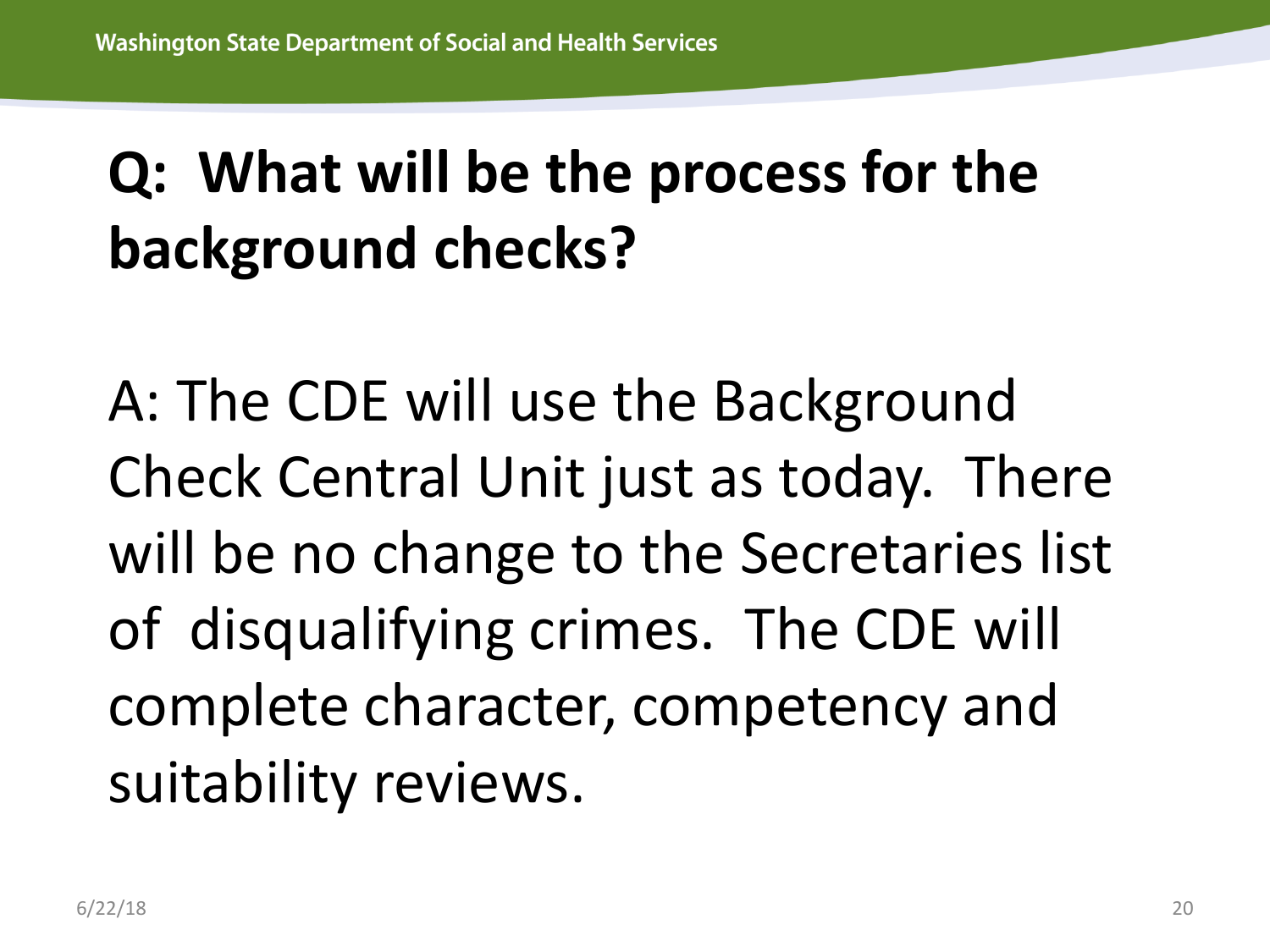# **Q: Is IPOne going away?**

A: Yes. The successful bidder will supply a payroll system as part of their solution. IPOne will no longer exist as it does today.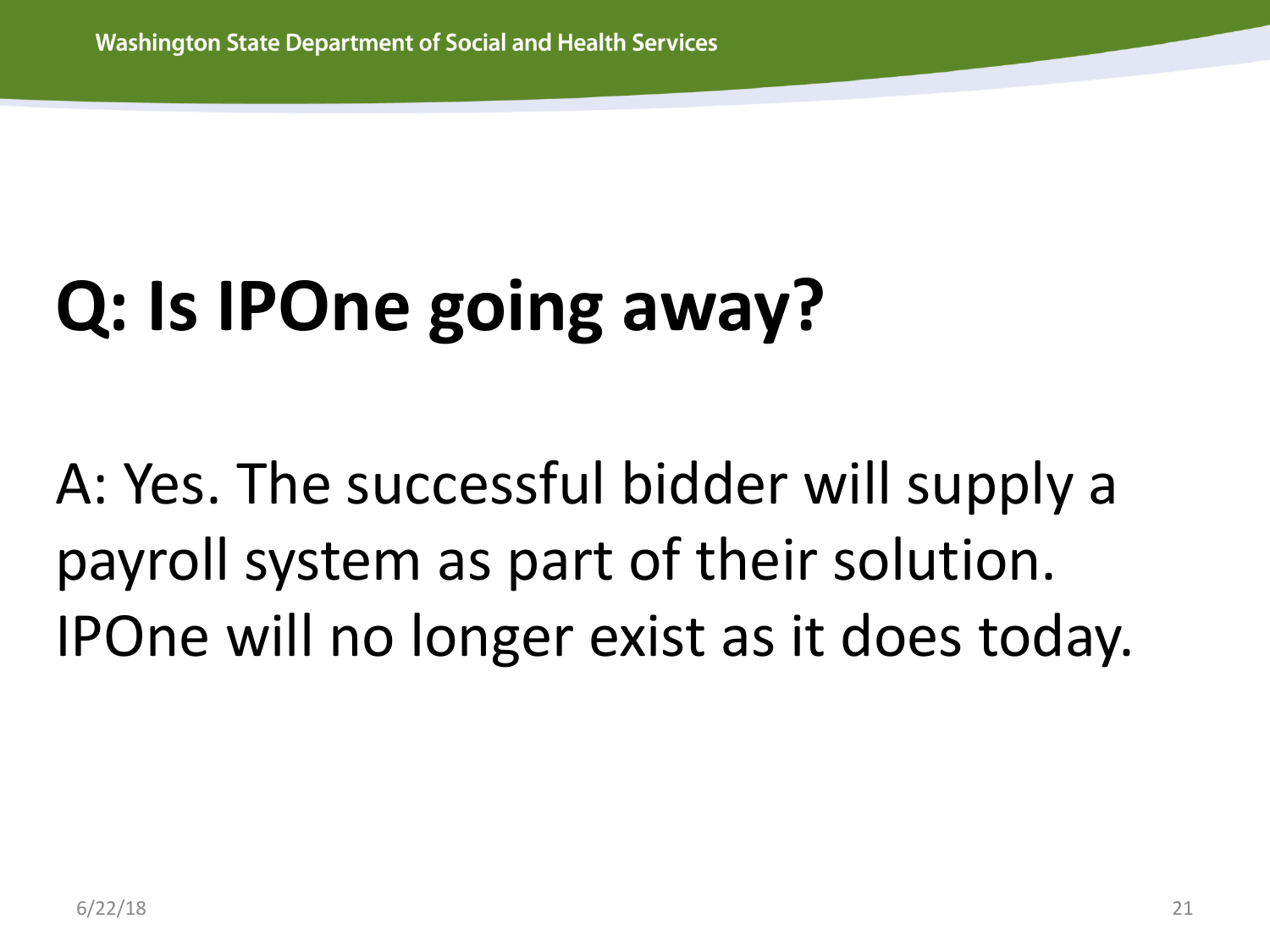#### **Q: What happens to the Referral Registry?**

A: The referral registry functions will be absorbed by the CDE. Focus will be on recruiting. Carina will continue to be the database for providers and clients looking for additional work or available providers.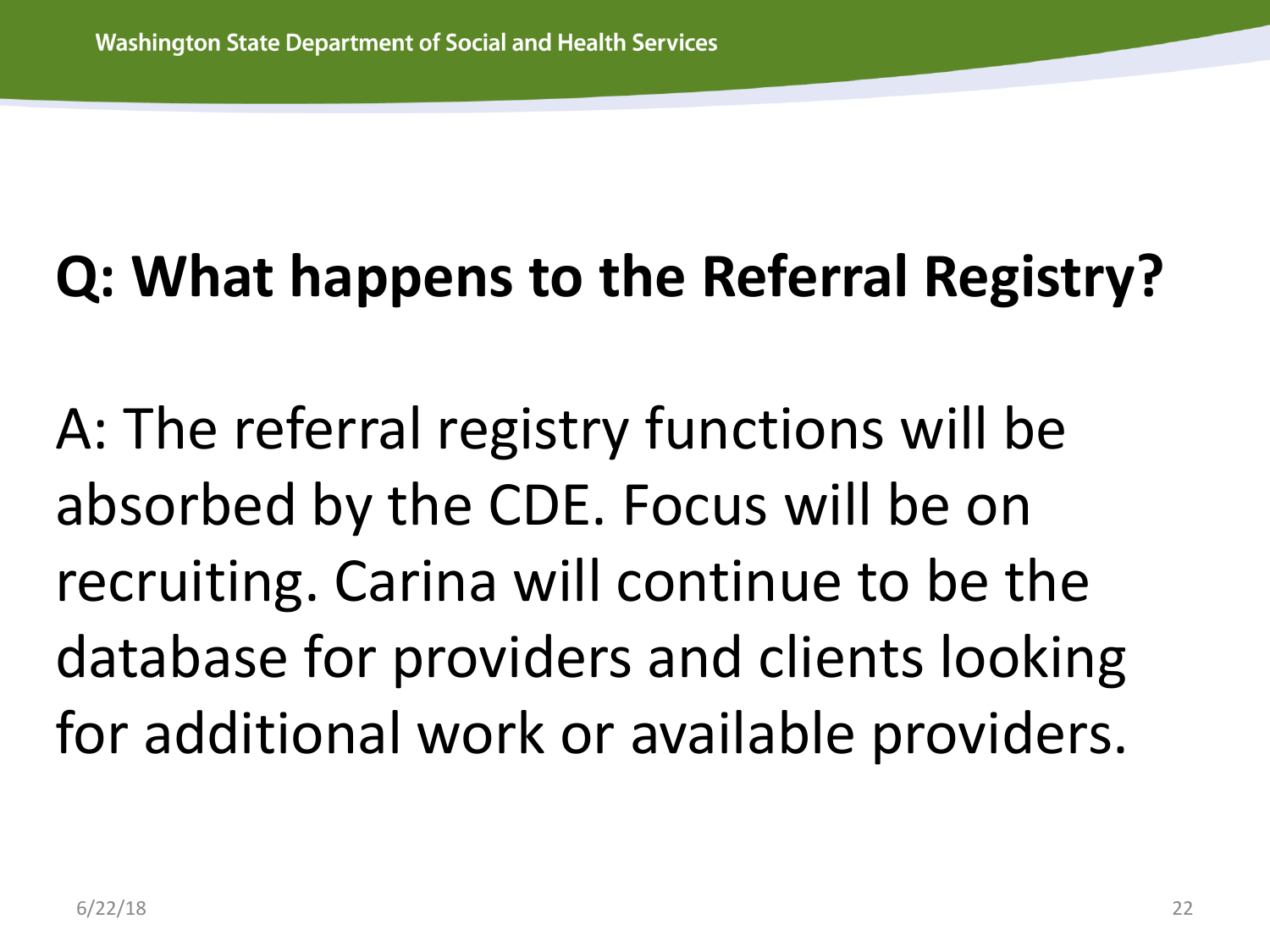#### **Q: How many sites will the CDE have around the state?**

A: The CDE must have a state wide presence that is sufficient to ensure timely hiring and deployment of providers.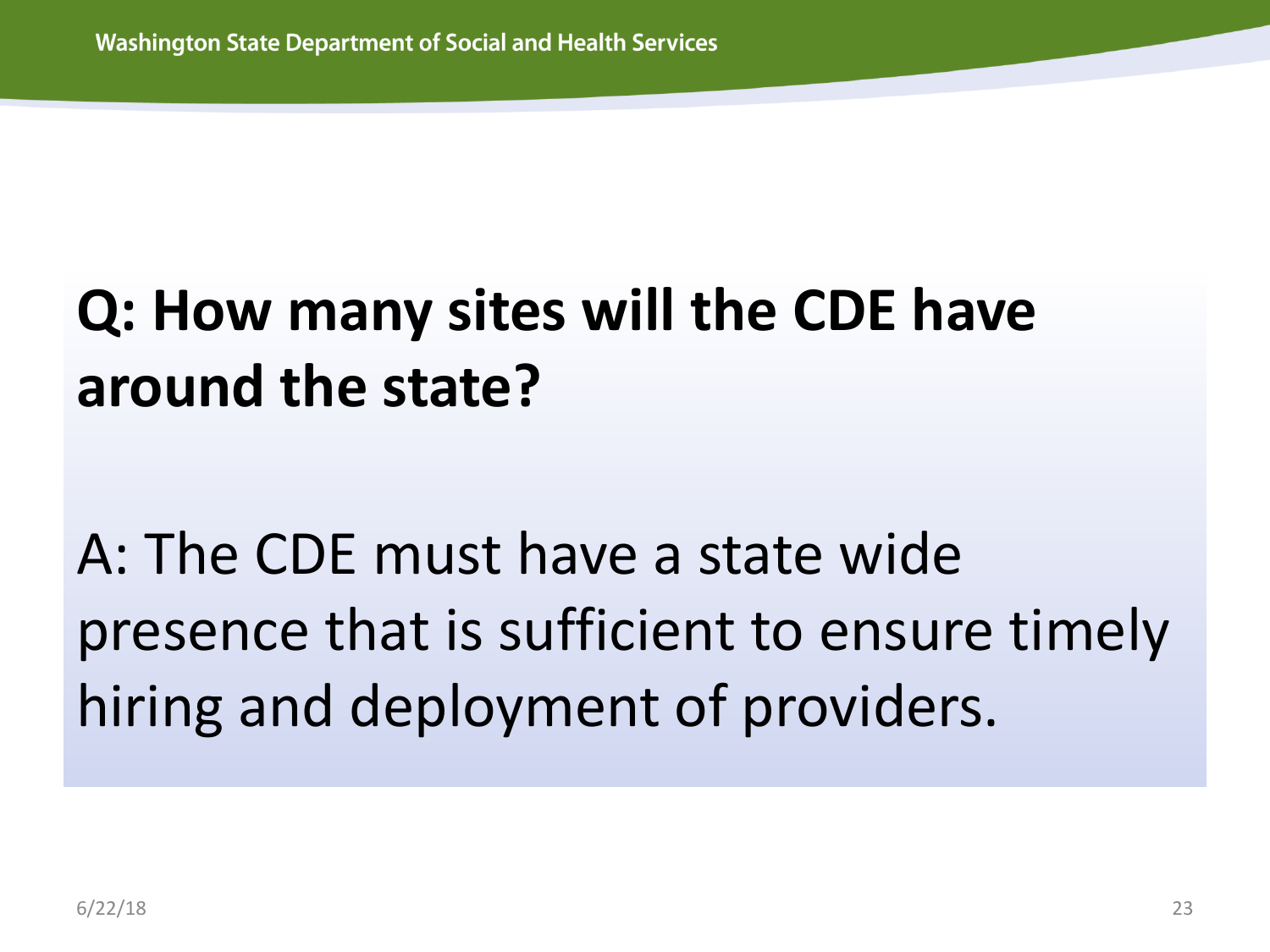#### **Q: Will SEIU 775 be the CDE?**

A: No. The department will procure a vendor who has experience providing services similar to what will be required of the CDE. DSHS will manage the contract and monitor contract compliance. Under the NRLA, it would be illegal for a union to act as the legal employer of the employees they also represent.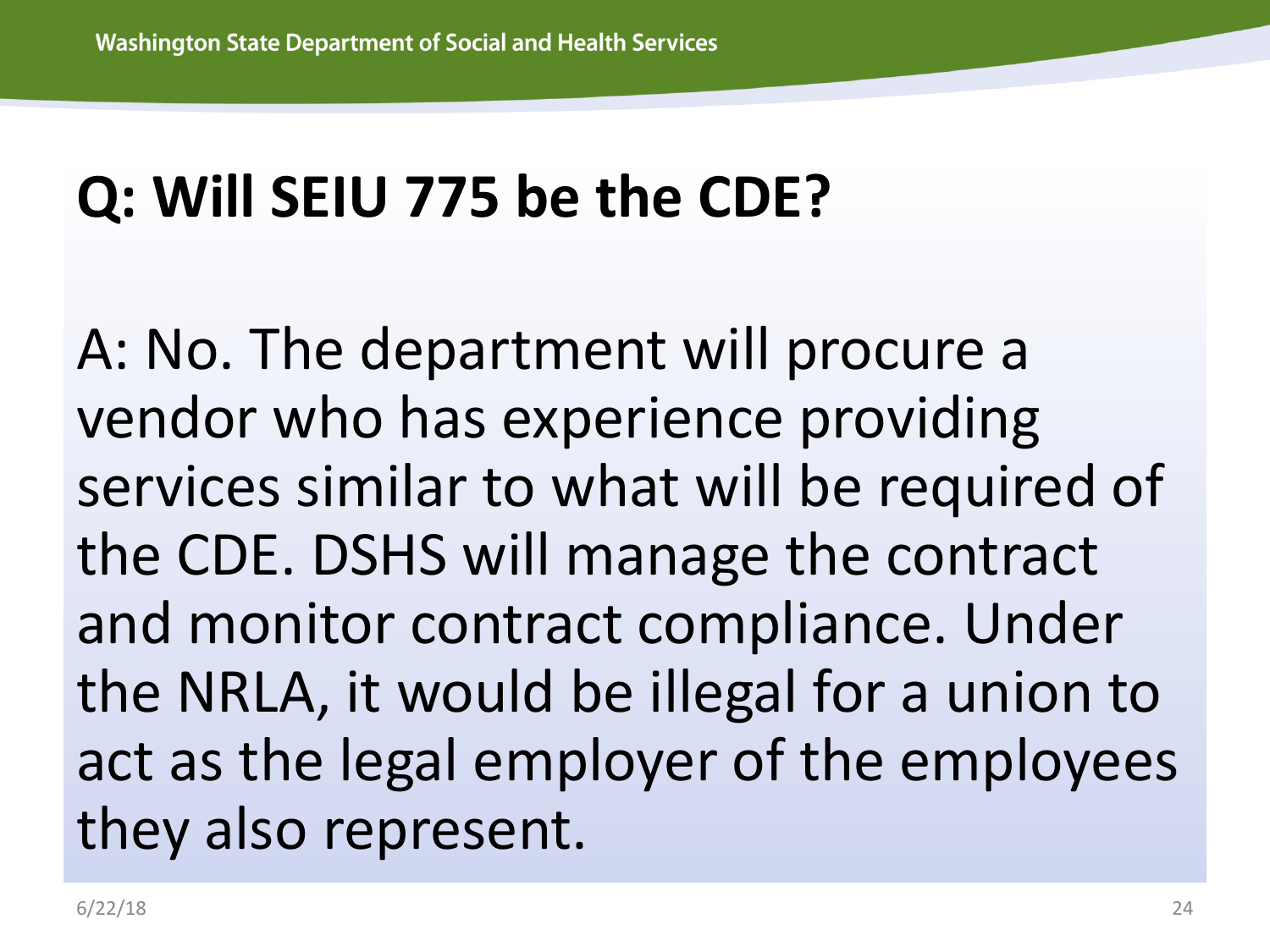#### Questions?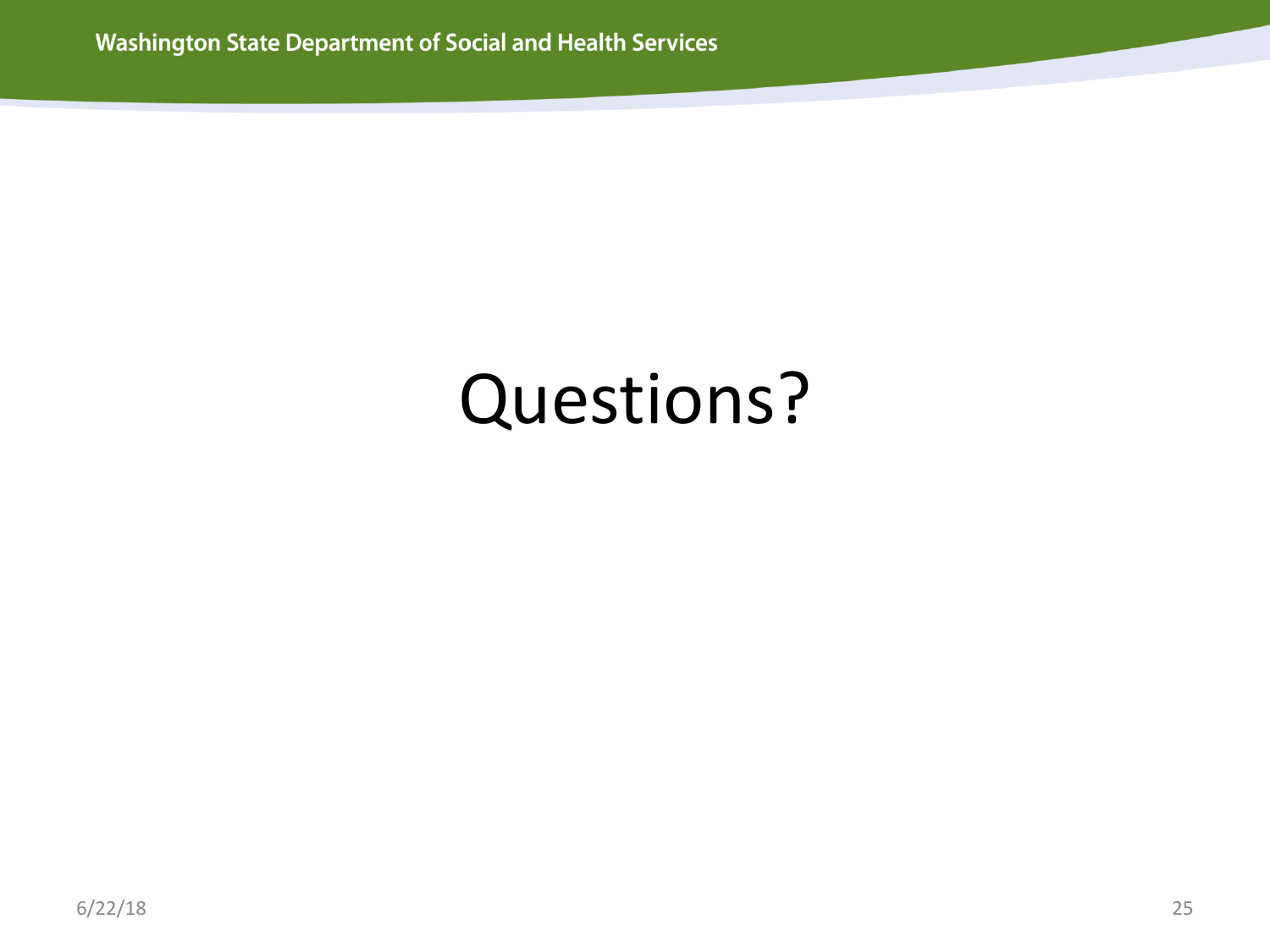## Stay Connected

• Sign up for GovDelivery:

[https://public.govdelivery.com/accounts/WADSHSALTSA/subscri](https://public.govdelivery.com/accounts/WADSHSALTSA/subscriber/new) ber/new

Select *Consumer Directed Employer* under "News and Resources"

• Visit the Website:

<https://www.dshs.wa.gov/altsa/cde>